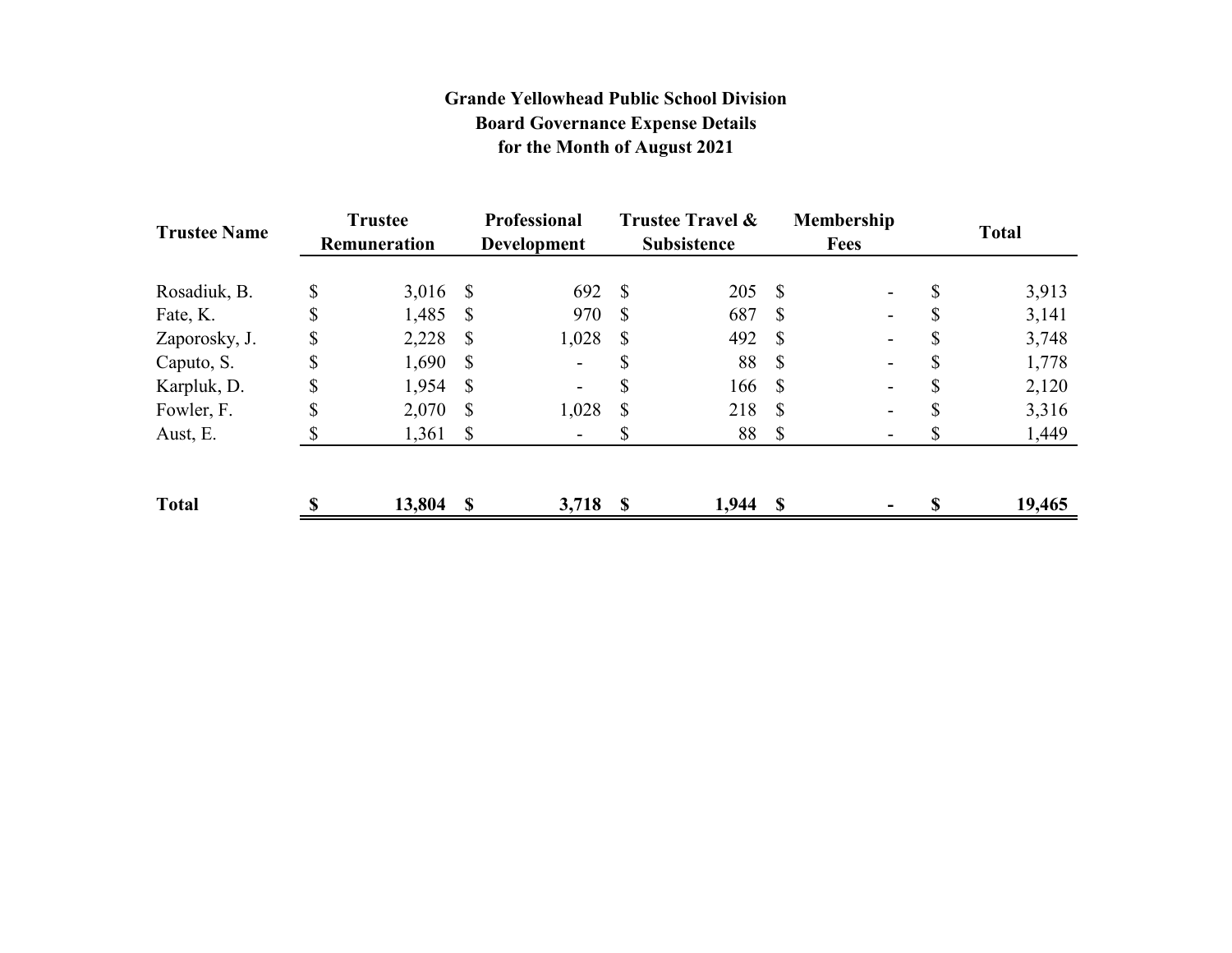# **Grande Yellowhead Public School Division Board Governance Expense Details September 1, 2020 to August 31, 2021**

| <b>Trustee Name</b> | <b>Trustee</b><br><b>Remuneration</b> |         | <b>Professional</b><br><b>Development</b> |       | <b>Trustee Travel &amp;</b><br><b>Subsistence</b> |        |              | <b>Membership</b><br><b>Fees</b> | <b>Total</b> |         |
|---------------------|---------------------------------------|---------|-------------------------------------------|-------|---------------------------------------------------|--------|--------------|----------------------------------|--------------|---------|
| Rosadiuk, B.        | \$                                    | 46,348  | S                                         | 1,048 | - S                                               | 2,427  | $\mathbb{S}$ |                                  | \$           | 49,823  |
| Fate, K.            | \$                                    | 28,730  | S                                         | 1,148 | -S                                                | 5,275  | -S           | 60                               | -S           | 35,213  |
| Zaporosky, J.       | \$                                    | 34,070  | -S                                        | 1,291 | <sup>S</sup>                                      | 1,155  | -S           | 64                               | S            | 36,579  |
| Caputo, S.          | \$                                    | 31,223  | S                                         | 521   | $\mathcal{S}$                                     | 640    | -\$          | 55                               | -S           | 32,438  |
| Karpluk, D.         | \$                                    | 31,995  | S                                         | 286   | -S                                                | 2,346  | -S           | 109                              | -S           | 34,737  |
| Fowler, F.          | \$                                    | 31,998  | S                                         | 1,291 | <sup>S</sup>                                      | 1,047  | S            | 64                               | -S           | 34,400  |
| Aust, E.            |                                       | 28,817  | S                                         | 106   | - S                                               | 850    | -S           | 55                               | - \$         | 29,828  |
| <b>Total</b>        | S                                     | 233,181 | S                                         | 5,692 | $\mathbf s$                                       | 13,740 | S            | 407                              | \$.          | 253,019 |